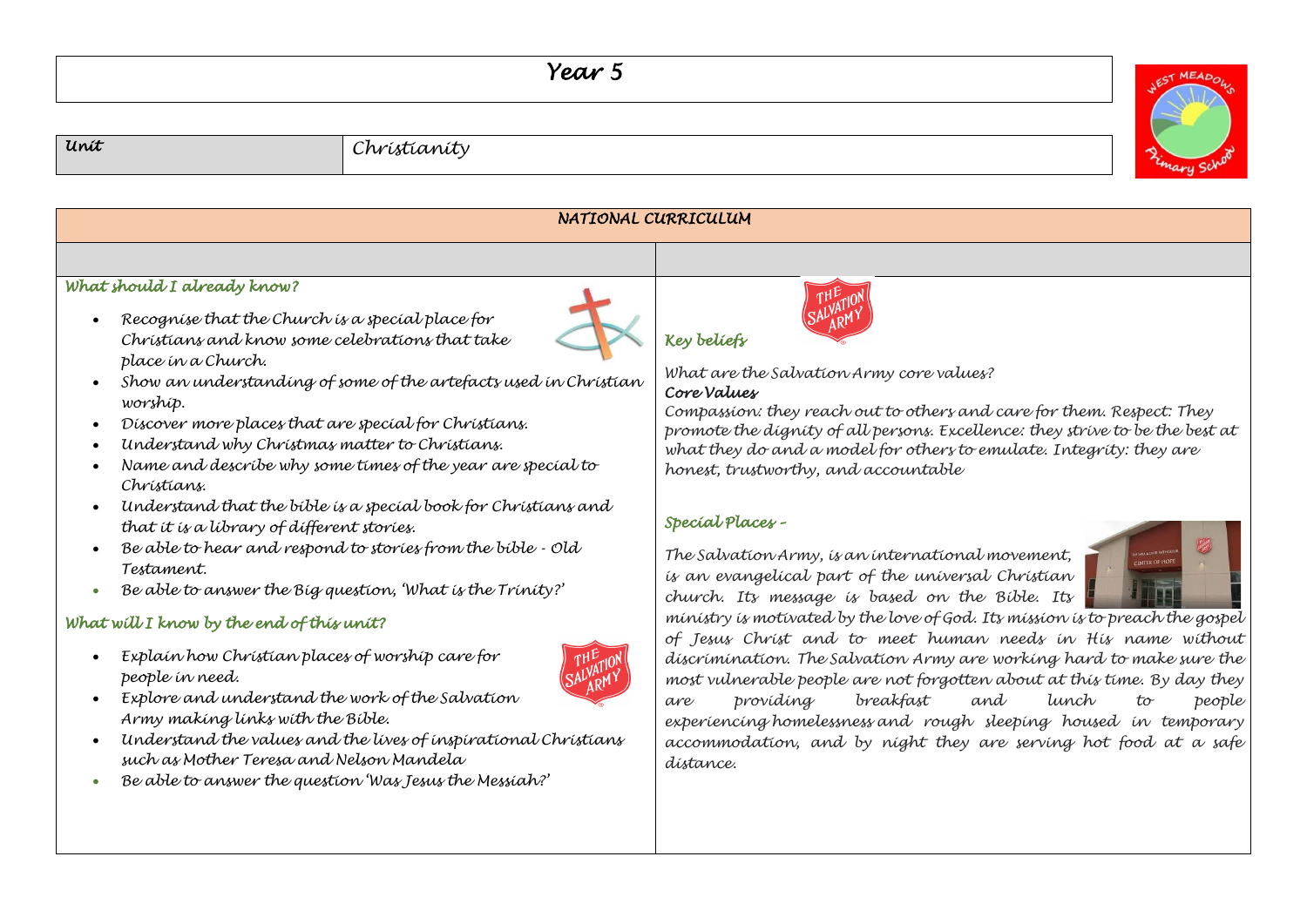## *What do the Salvation Army do in the U.K?*

*The Salvation Army is famous for its work with people who have fallen on hard times: it offers help to the elderly, the young, offenders, drug addicts and blind and disabled people; it provides food and shelter for the homeless and operates food distribution centres.*

## *Special People:*





*List the characteristics a person would need to have – a saviour who could rescue the people of God in their current situation.*

*For Christians, Christmas is a time of celebration of the arrival of the Messiah. Many Christians believe that Christmas has lost its real meaning – Jesus is lost in the tinsel; turkey and TV The Christian church uses Advent as a preparation for the arrival of Jesus.*

*Ask the pupils to list all the words they can to do with Christmas. Gather a list. Count how many are to do with Christianity and Jesus. See what explanations pupils can offer for this.*

*Think about advertising campaigns. What ideas can the children come up with to promote the real meaning of Christmas*.

*In pairs and using a writing frame, be able to answer, 'Why do Christians believe they need a Saviour?'*

## *Easter -*

*See Separate Easter Knowledge organisers*